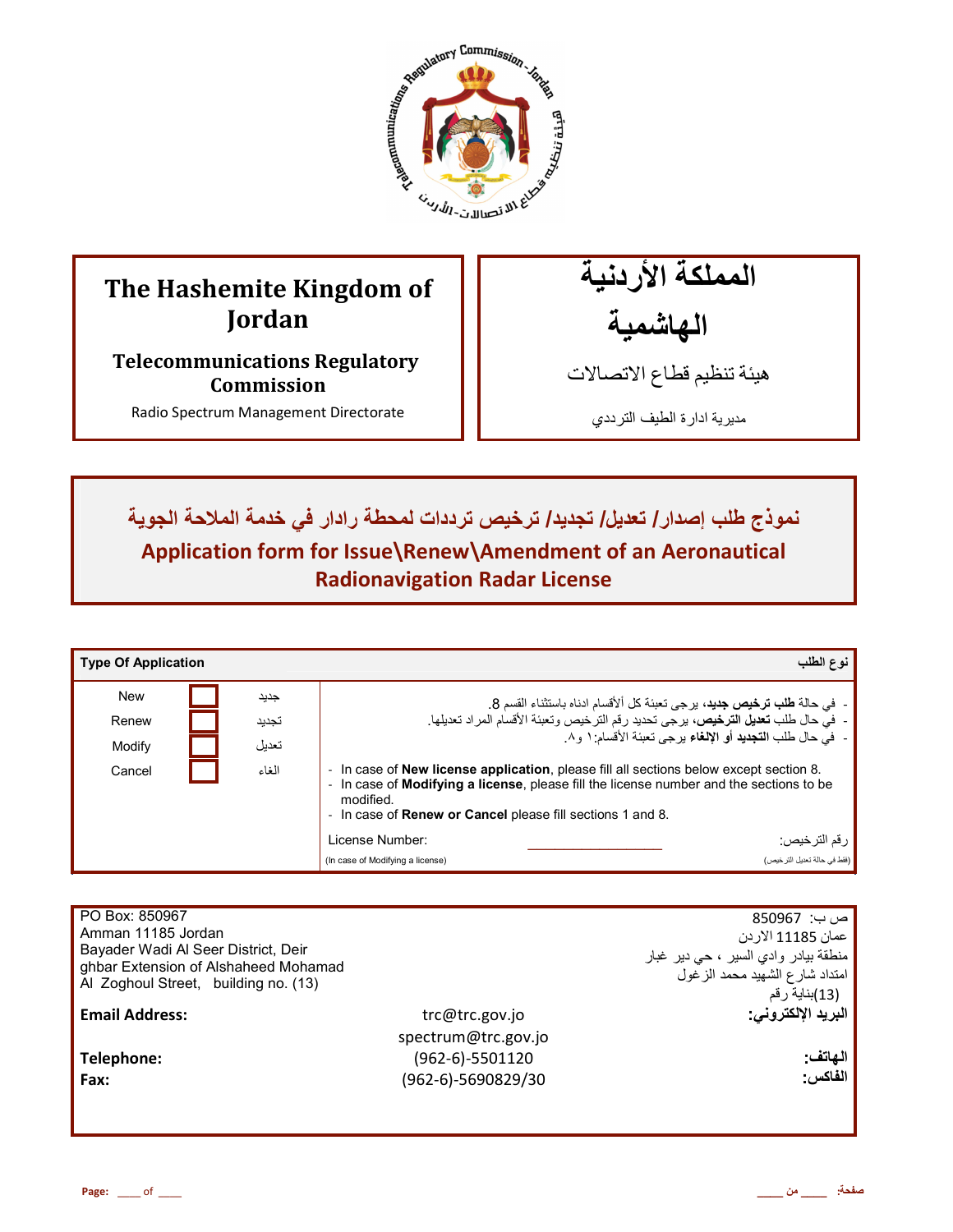

# دائرة إدارة الطيف التردد*ي* **Radio Spectrum Management Department**

### نموذج طلب إصدار **/ تعديل/ تجديد/ ترخيص ترددات لمحطة ر**ادار في خدمة الملاحة الجوية

 **Application form for Issue\Renew\Amendment of an Aeronautical Radionavigation Radar License**

رم رg &دم اط\*ب: **\_\_\_\_\_\_\_\_\_\_\_\_\_\_\_\_\_\_\_\_\_\_** :number Reference Applicant

| 1.<br>Administrative Information (to be filled by Applicant)                                                                                                                                                                                                                                                                   |                                   |                 |                                                                                    | معلومات ادارية (تعبأ من قِبل مُقدم الطلب) | $\overline{\phantom{a}}$ |  |
|--------------------------------------------------------------------------------------------------------------------------------------------------------------------------------------------------------------------------------------------------------------------------------------------------------------------------------|-----------------------------------|-----------------|------------------------------------------------------------------------------------|-------------------------------------------|--------------------------|--|
| 1.1<br>اسم المرخص له / Licensee Name                                                                                                                                                                                                                                                                                           |                                   |                 |                                                                                    |                                           |                          |  |
| رمز المستخدم / User ID<br>(Fill "Applicant Identification form", in case you are a new applicant or you do not have<br>1.2<br>your User ID) /<br>(الرجاء تعبئة "طلب تحديد هوية مقدم الطلب " في حال كنت تقدم طلب لأول مرة أو لا تعرف ر مز المستخدم الخاص بك)                                                                    |                                   |                 |                                                                                    |                                           |                          |  |
| 1.3<br>الشخص المخول بالتوقيع / Authorized Person                                                                                                                                                                                                                                                                               |                                   |                 |                                                                                    |                                           |                          |  |
| 1.4                                                                                                                                                                                                                                                                                                                            | المسؤل التقنى / Technical Contact |                 |                                                                                    |                                           |                          |  |
| أتعهد بأن المعلومات المذكورة في هذا الطلب وأيّ معلومات أخرى مرفقة به، هي معلومات صحيحة. كما أنني أتعهد بأنني اطلعت على جميع القوانين والقرارات                                                                                                                                                                                 |                                   |                 | والشروط المنظمة للترخيص الراديوي والتي يجب على الإلتزام بها لحين صدور هذا الترخيص. |                                           |                          |  |
| certify that the information on this form and any other information given in support of this application are correct. I also certify that I<br>have read the TRC Regulations and the licensing terms and conditions Specified by the TRC which I shall abide by throughout the<br>process until issuance of the radio license. |                                   |                 |                                                                                    |                                           |                          |  |
|                                                                                                                                                                                                                                                                                                                                |                                   |                 |                                                                                    |                                           |                          |  |
| Date Of Submission:<br>تاريخ تقديم الطلب:                                                                                                                                                                                                                                                                                      |                                   | Signature/Seal: |                                                                                    | النو فيع/الخنم:                           |                          |  |
|                                                                                                                                                                                                                                                                                                                                |                                   | dd / mm / yyyy  |                                                                                    |                                           |                          |  |

| For Administrative use Only<br>2. |                                                                                        |                |                      | للاستخدام الاداري فقط |          |
|-----------------------------------|----------------------------------------------------------------------------------------|----------------|----------------------|-----------------------|----------|
| 2.1                               | المرجع /TRC Reference Number                                                           |                |                      |                       |          |
| 2.2                               | Name of TRC Employee who received the application/<br>إسم موظف الهيئة الذي استلم الطلب |                |                      |                       |          |
| Date of Application<br>receipt:   |                                                                                        | dd / mm / yyyy | أ تاريخ استلام الطلب | Signature:            | التوقيع: |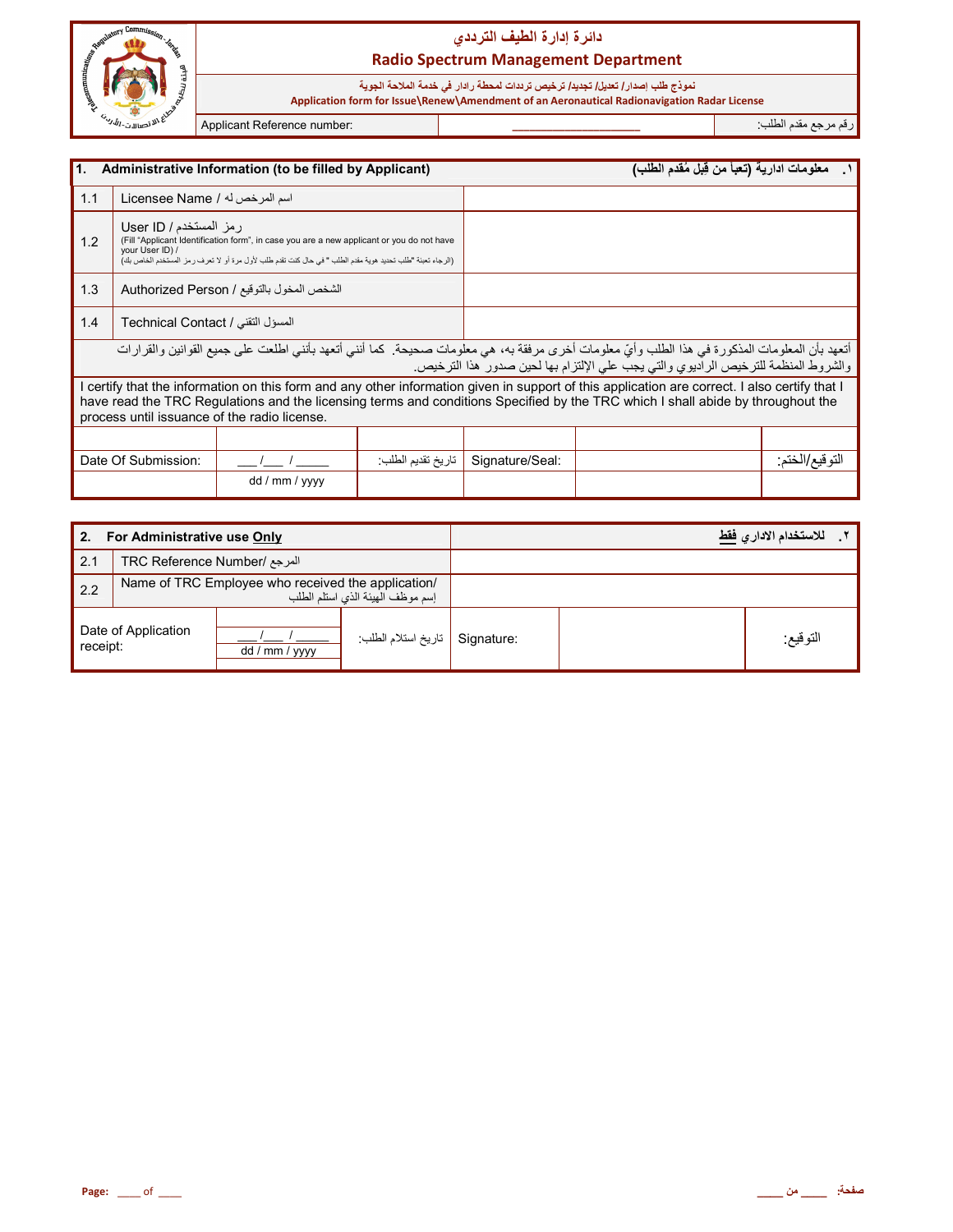|      | <b>Commission Commission Law</b>    |                                                                                                                                                                                 | دائرة إدارة الطيف الترددى<br><b>Radio Spectrum Management Department</b> |                             |  |  |  |
|------|-------------------------------------|---------------------------------------------------------------------------------------------------------------------------------------------------------------------------------|--------------------------------------------------------------------------|-----------------------------|--|--|--|
|      |                                     | نموذج طلب إصدار / تعديل/ تجديد/ ترخيص ترددات لمحطة ر ادار في خدمة الملاحة الجوية<br>Application form for Issue\Renew\Amendment of an Aeronautical Radionavigation Radar License |                                                                          |                             |  |  |  |
|      | رج<br>تا الاقتصالات                 | Applicant Reference number:                                                                                                                                                     |                                                                          | رقم مرجع مقدم الطلب:        |  |  |  |
| 3.   | نوع النظام<br><b>Type of System</b> |                                                                                                                                                                                 |                                                                          |                             |  |  |  |
|      |                                     | Primary Radar<br>Secondary Radar                                                                                                                                                | Radar Beacon (Racon)                                                     |                             |  |  |  |
| 4.   | <b>Station Information</b>          |                                                                                                                                                                                 |                                                                          | معلومات المحطة<br>$\cdot$ . |  |  |  |
| 4.1  | Site name / اسم الموقع              |                                                                                                                                                                                 |                                                                          |                             |  |  |  |
| 4.2  | خط الطول /* Longitude               |                                                                                                                                                                                 | Е<br>Min.<br>Sec.<br>Deg.                                                |                             |  |  |  |
| 4.3  | دائرة العرض / *Latitude             |                                                                                                                                                                                 | N<br>L.<br>Sec.<br>Deg.<br>Min.                                          |                             |  |  |  |
|      | <b>Radar Information</b>            |                                                                                                                                                                                 |                                                                          | معلومات عن الرادار          |  |  |  |
| 4.5  |                                     | Pulse repetition rate [Hz] / فعدل تكرار النبضة /                                                                                                                                |                                                                          |                             |  |  |  |
| 4.6  |                                     | وقت تراجع النبضة / Pulse fall time (µs)                                                                                                                                         |                                                                          |                             |  |  |  |
| 4.7  |                                     | وقت تصاعد النبضة / Pulse rise time (µs)                                                                                                                                         |                                                                          |                             |  |  |  |
| 4.8  |                                     | Pulse width (µs) / عرض النبض /                                                                                                                                                  |                                                                          |                             |  |  |  |
| 4.9  |                                     | Peak Effective Isotropic Radiated Power (dBW) /<br>القدرة المشعة المكافئة المتناحية القصوى                                                                                      |                                                                          |                             |  |  |  |
| 4.10 |                                     | Average Effective Isotropic Radiated Power (dBW) /<br>متوسط القدرة المشعة المكافئة المتناحية القصوى                                                                             |                                                                          |                             |  |  |  |
| 4.11 |                                     | إرتفاع الهوائي فوق مستوى الأرض (م) / Antenna height AGL (m)                                                                                                                     |                                                                          |                             |  |  |  |
| 4.12 | عن قاعدة المُبْرِج أو العامود (م)   | Antenna Height above the mast base (m) / ارتفاع الهوائي /                                                                                                                       |                                                                          |                             |  |  |  |
| 4.13 |                                     | كيفية تثبيت الهوائي / Antenna Mounting type                                                                                                                                     | Green Field<br>Rooftop<br>Wall Mount                                     | <b>Indoor Solution</b>      |  |  |  |

| l 5. | <b>Frequency information</b>                 | معلومات التردد<br>$\bullet$ |
|------|----------------------------------------------|-----------------------------|
|      | <b>Frequency Range 1</b>                     | النطاق الترددي              |
| 5.1  | نطاق التردد / Frequency Range (MHz)          |                             |
| 5.2  | التردد المركزي / Center Frequency (MHz)      |                             |
| 5.3  | عرض النطاق الترددي / Channel Bandwidth (KHz) |                             |
|      | <b>Frequency Range 2</b>                     | النطاق الترددي ٢            |
| 5.5  | نطاق التردد / Frequency Range (MHz)          |                             |
| 5.6  | التردد المركزي / Center Frequency (MHz)      |                             |
| 5.7  | عرض النطاق الترددي / Channel Bandwidth (KHz) |                             |

|       | 6. Area of service               |                           |  |  |  |  |
|-------|----------------------------------|---------------------------|--|--|--|--|
|       | 6.1 Circular Zone / فنطقة دائرية |                           |  |  |  |  |
| 6.1.1 | خط الطول / Longitude             | Deg.<br>Min.<br>Sec.      |  |  |  |  |
| 6.1.2 | خط العرض / Latitude              | N<br>Min.<br>Deg.<br>Sec. |  |  |  |  |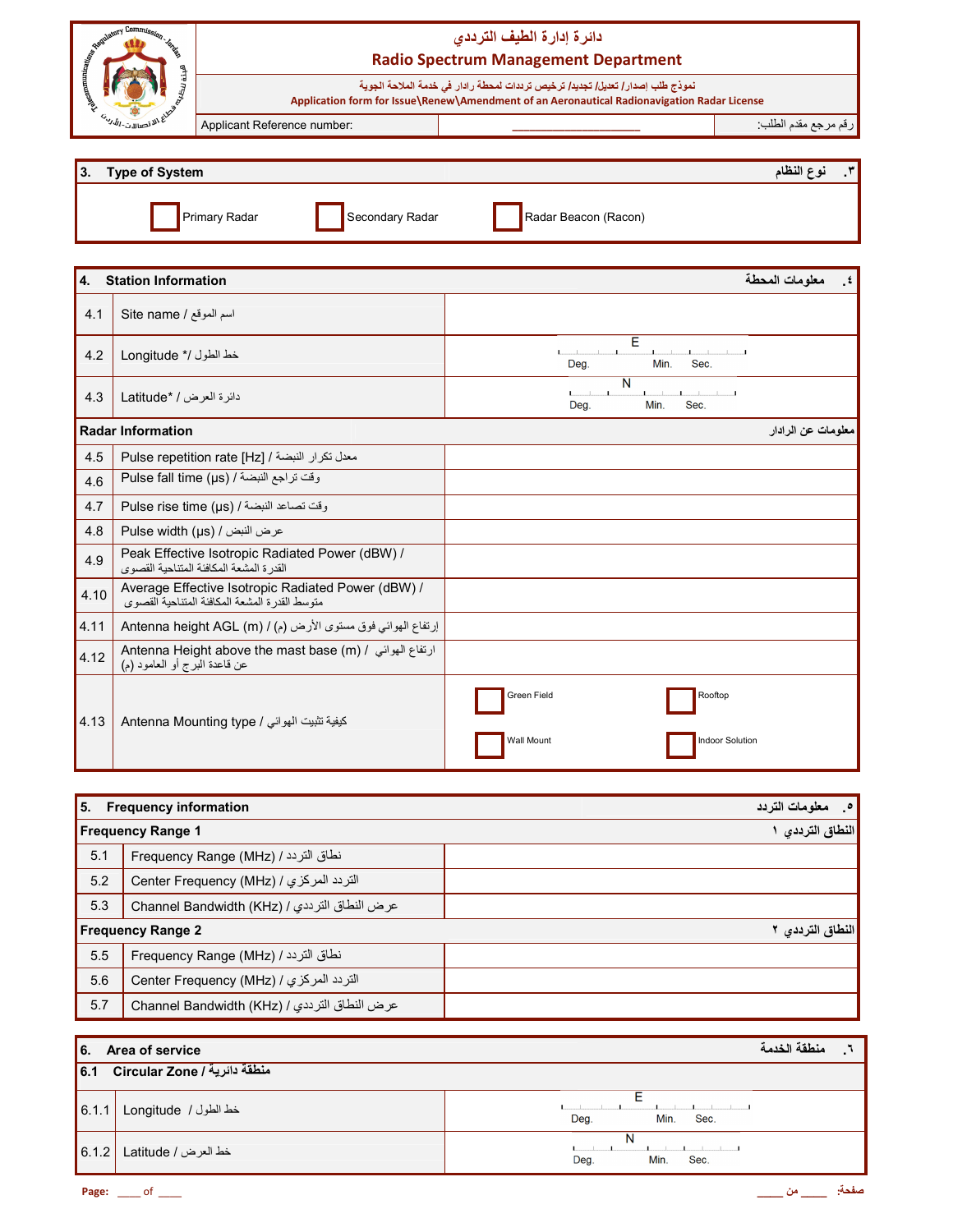

# دائرة إدارة الطيف الترددي **Radio Spectrum Management Department**

نموذج طلب إصدار / تعديل/ تجديد/ ترخيص ترددات لمحطة رادار في خدمة الملاحة الجوية<br>Application form for Issue\Renew\Amendment of an Aeronautical Radionavigation Radar License

Applicant Reference number:

رقم مرجع مقدم الطلب<del>.</del>

|  | شعاع منطقة الخدمة / C.1.3 Radius of service area (Km)   فلعاع منطقة الخدمة / |
|--|------------------------------------------------------------------------------|
|--|------------------------------------------------------------------------------|

|     | <b>Equipment Details</b>                                                     | تفاصيل الأجهز ة |
|-----|------------------------------------------------------------------------------|-----------------|
| 7.1 | Manufacturer of the main equipment/<br>الشركة المصنِّعة للجهاز الرئيسي       |                 |
| 7.2 | طراز الجهاز الرئيسي/ Model of the main equipment                             |                 |
| 7.3 | Manufacturer of the standby equipment/<br>الشر كة المصنِّعة للجهاز الإحتياطي |                 |
| 7.4 | طراز الجهاز الإحتياطي/ Model of the standby equipment                        |                 |

| 8.   | Antenna details                                                             | ٨__ تفاصيل المو ائيات                                                                       |
|------|-----------------------------------------------------------------------------|---------------------------------------------------------------------------------------------|
| 8.1  | الشركة المصنعة / Manufacturer                                               |                                                                                             |
| 8.2  | الطراز / Model                                                              |                                                                                             |
| 8.3  | ربح الهوائي / Antenna gain (dBi)                                            |                                                                                             |
|      |                                                                             | CL - Left hand circular or<br>CR - Right hand<br>D - Dual<br>circular or direct<br>indirect |
| 8.4  | الإستقطاب / Polarization                                                    | H - Horizontal Linear<br>L - Linear<br>M - Mixed                                            |
|      |                                                                             | SR - Right hand<br>SL - Left hand slant<br>V - Vertical linear<br>slant                     |
| 8.5  | الإتجاهية / Directivity                                                     | Directional<br>Omni                                                                         |
|      | <b>Directional Antenna</b><br>(Fill only in case Directivity = Directional) | هوائ <i>ی</i> إتجاه <i>ی</i><br>(تعبأ فقط في حالة الاتجاهية = Directional)                  |
| 8.6  | نسبة الربح الأمامي الى الخلفي / Front-to-Back Ratio [dB]                    |                                                                                             |
| 8.7  | عرض الاشعاع الرئيسي العامودي / [ <sup>0</sup> ] Vertical Beamwidth          |                                                                                             |
| 8.8  | عرض الاشعاع الرئيسي الافقى / [ <sup>0</sup> ] Horizontal Beamwidth          |                                                                                             |
| 8.9  | ارتفاع الاشعاع / [ <sup>0</sup> ] Elevation of Maximum Radiation            |                                                                                             |
| 8.10 | إتجاه الإشعاع / Beam Direction                                              | Fixed<br>Rotational/ Swept<br>(fill the field 8.11)<br>(fill the field 8.12)                |
| 8.11 | Azimuth of Maximum Radiation [ $^{\circ}$ ] / است الإشعاع /                 |                                                                                             |
| 8.12 | بداية/نهاية السمت / Start / Finish Azimuths [°] /                           | Start:<br>Finish:                                                                           |

#### Remarks:

In case of several Radionavigation\_Radar Stations, please fill sections 3 to 8 for each Station

<u>ملاحظات:</u><br>-في حال وجود أكثر من محطة ملاحة راديوية للطيرا<u>ن ر</u>ادار يرجى تعبئة الأقسام من ٣ إلى 8 لكل محطة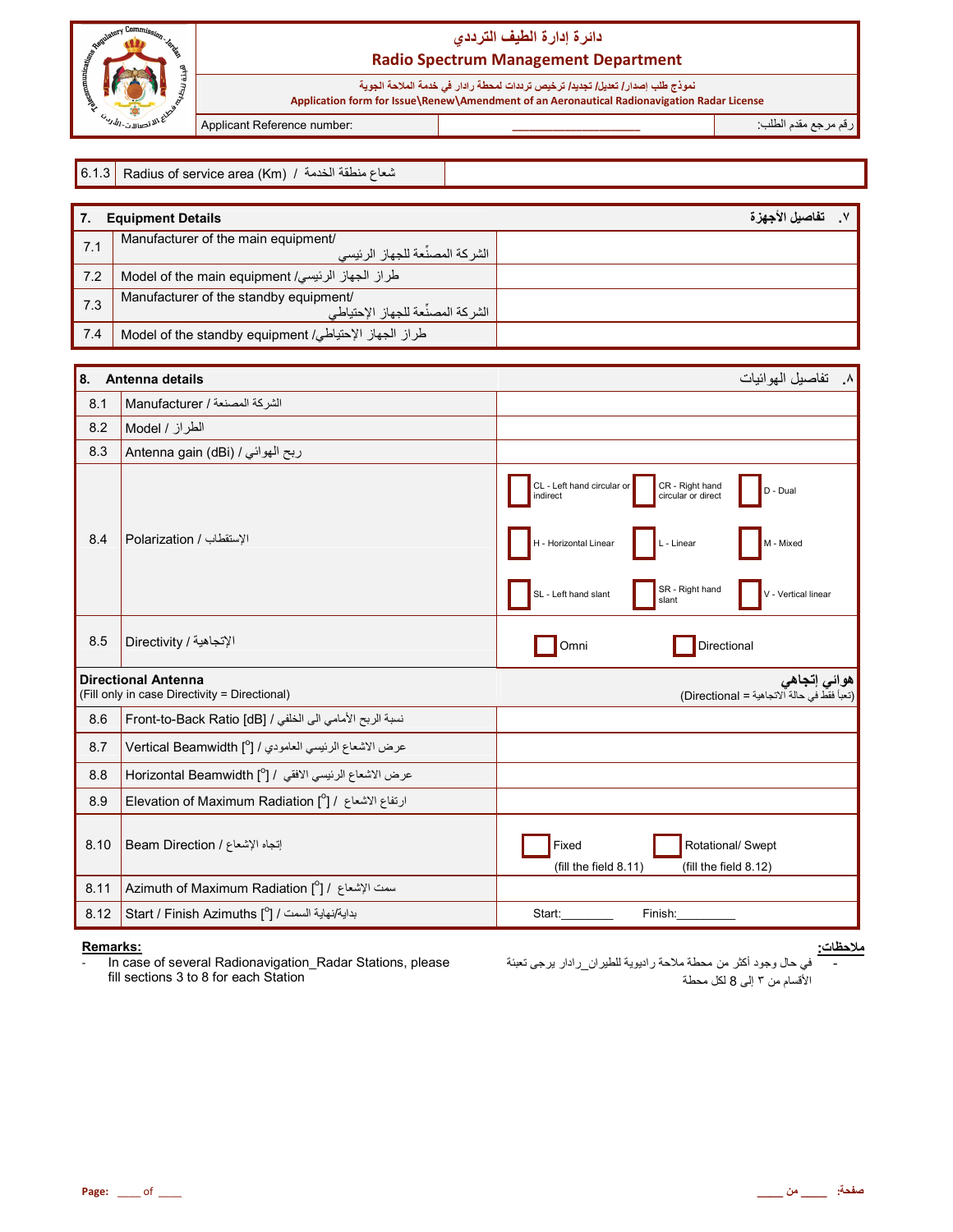

# دائرة إدارة الطيف الترددي **Radio Spectrum Management Department**

نموذج طلب إصدار / تعديل/ تجديد/ ترخيص ترددات لمحطة رادار في خدمة الملاحة الجوية<br>Application form for Issue\Renew\Amendment of an Aeronautical Radionavigation Radar License

Applicant Reference number:

رقم مرجع مقدم الطلب

| 9.   | License(s) List                        |              | ٩ _ _ _ قائمة التراخيص              |
|------|----------------------------------------|--------------|-------------------------------------|
|      | (fill only in case of Renew or Cancel) |              | (تعبأ فقط في حالة التجديد أو الغاء) |
|      | 9.1                                    | 9.2          |                                     |
| $\#$ | License Number/                        | Expiry Date/ |                                     |
|      | رقم الترخيص                            |              | تاريخ انتهاء الصلاحية               |
|      |                                        | $1 - 1$      |                                     |
|      |                                        |              |                                     |
|      |                                        |              |                                     |
|      |                                        |              |                                     |
|      |                                        |              |                                     |
|      |                                        |              |                                     |
|      |                                        |              |                                     |
|      |                                        |              |                                     |
|      |                                        |              |                                     |
|      |                                        |              |                                     |
|      |                                        |              |                                     |
|      |                                        |              |                                     |
|      |                                        |              |                                     |
|      |                                        |              |                                     |
|      |                                        |              |                                     |
|      |                                        |              |                                     |
|      |                                        |              |                                     |
|      |                                        |              |                                     |
|      |                                        |              |                                     |
|      |                                        |              |                                     |
|      |                                        |              |                                     |
|      |                                        |              |                                     |
|      |                                        |              |                                     |
|      |                                        |              |                                     |
|      |                                        |              |                                     |
|      |                                        |              |                                     |

### Remarks:

If needed please use more than one copy of this page.  $\omega_{\rm c}$ 

<mark>ملاحظات:</mark><br>\_\_\_\_\_\_ عند الحاجة يرجى استعمال اكثر من نسخة من هذه الصفحة<sub>.</sub>